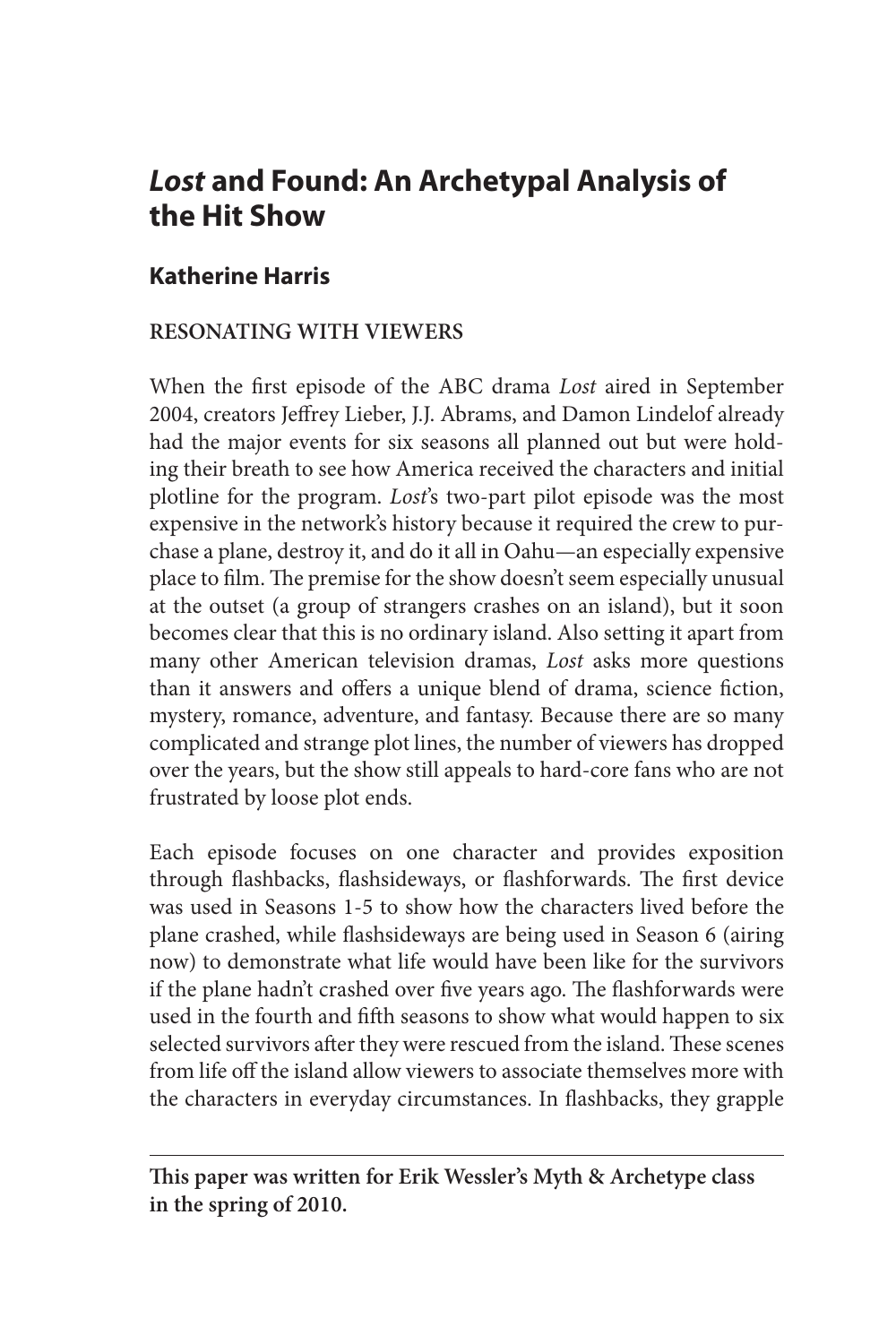with issues (like failing to connect with a father) that viewers are more likely to experience than coming face-to-face with a killer polar bear. In addition, the time changes reveal that some of the survivors have met each other off the island before it all happened, prompting viewers to take a closer look at their own relationships.

The main way the writers keep the audience hooked is through mystery, although there is an occasional romantic coupling or showdown brawl. With the end of the series approaching in the next few months, a few answers to some long-standing questions have been revealed, but many have yet to be explained.

#### **THE LOCATION OF THE QUEST**

In the first season, the HERO Jack Shepard and his main ALLY Kate Austen leave the beach (where the body of the plane has landed) to find the dying pilot in the cockpit of the plane, which has landed in the middle of the jungle. Before the pilot is dragged off by the mysterious smoke monster, he reveals the fact that nobody will find them because they were 1000 miles from Fiji before they crashed. The jungle is the most dangerous part of the island—the survivors often hear whispering in the trees and fear going through it at night. In the Season 4 finale, the island physically moves when Ben Linus, the SHAPESHIFTER/ MENTOR, pushes a wheel to make the island become invisible so that the men trying to find and arrest Linus can't get to him. But only a few episodes into the first season, the survivors realize they are not going to be rescued. They are lost, both in the middle of the Pacific Ocean and in their lives, for the time being.

#### **THE OBJECT OF THE QUEST**

All of the characters are searching for their true identities, which they have not managed to find in their ORDINARY WORLD. The point of coming to the island is to start over, though that's not totally possible, as evidenced by the secret of Kate's having murdered her father being revealed in the Season 1 episode, "Tabula Rasa." Still, the island is a place where the survivors can craft new identities for themselves. In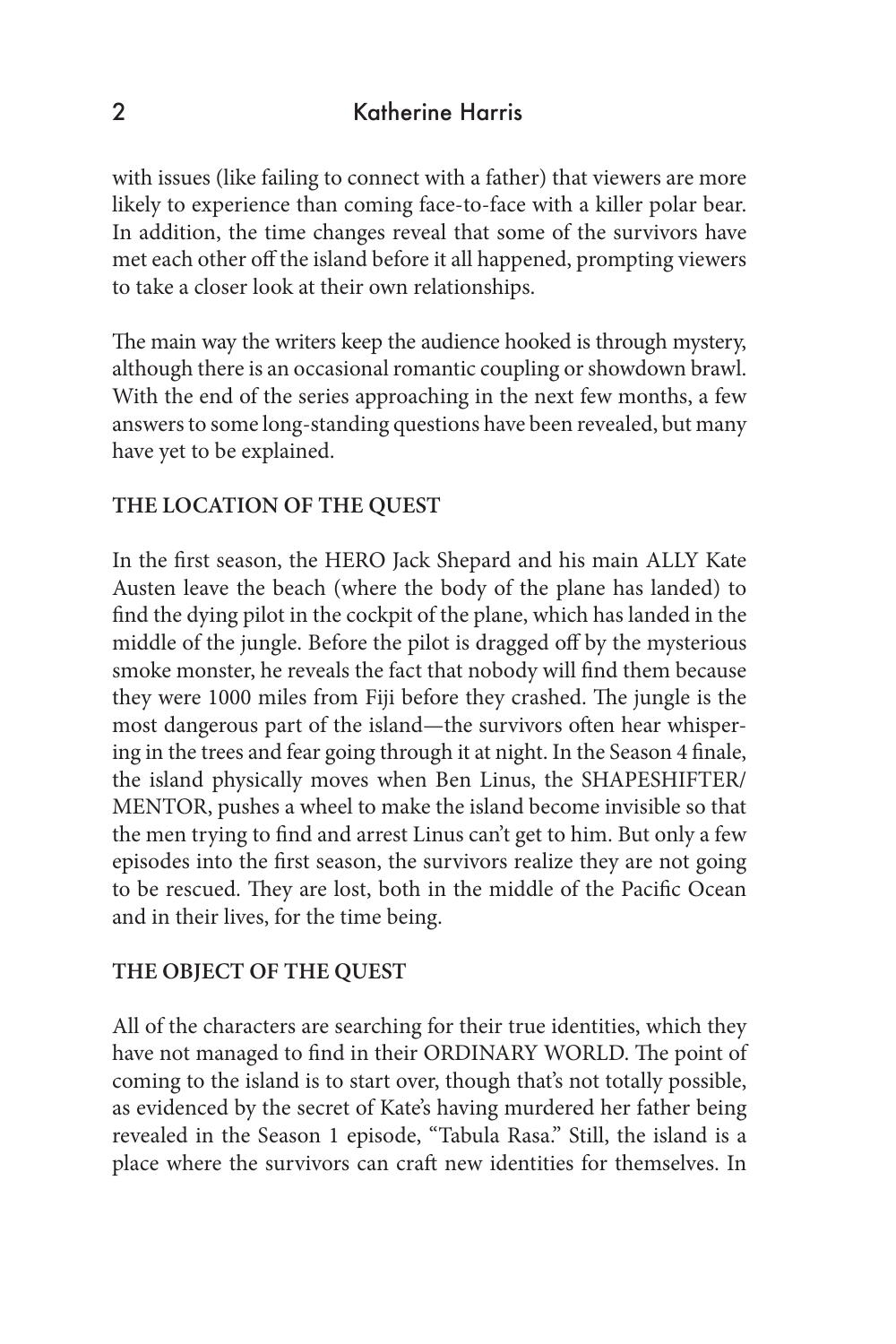the beginning, the main priority is trying to find food and just survive, but as the show progresses they try to find out whether and, if so, why they have been brought to the island by destiny.

#### **CHARACTER OVERVIEW**

Jack Shepard: HERO Kate Austen: ALLY John Locke: SHAPESHIFTER/MENTOR/SHADOW Ben Linus: SHAPESHIFTER/MENTOR Hugo Reyes (Hurley): TRICKSTER

*Lost* begins by introducing us to the de facto leader and HERO of the series, Dr. Jack Shepard, the doctor/leader/perfectionist who struggles between making decisions based on faith or reason. In his ORDINARY WORLD he is a spinal surgeon faced with grueling surgeries under the supervision of his boss and alcoholic father, Dr. Christian Shepard. On the island, his OUTER PROBLEM is trying to keep everyone in the group alive and safe; his INNER PROBLEM is never being as sure of himself as he portrays himself to be.

The archetype of the son trying and failing to please his father plays directly into Jack's character. In his ORDINARY WORLD, Jack has never seen eye-to-eye with his father. The reason Jack is on the plane (returning to Los Angeles from Sydney) when it crashes is that his father has died in Australia and he has to fly there to retrieve the corpse. On the island, the figure of his father visits survivors right before they are going to die because he never received a proper burial. Jack is especially haunted by the image of his dead father because he turned him in to the Board of Trustees at his hospital for being an alcoholic, causing him to lose his job as a top-ranking surgeon.

When Jack is rescued from the island and returns home in Season 5, he becomes an alcoholic and pushes away his ALLY and fiancée (Kate). In Season 6, a flashsideways shows an alternate reality (depicting what would have happened if the plane hadn't crashed going back to Los Angeles) where Jack fails to connect with his son, an accomplished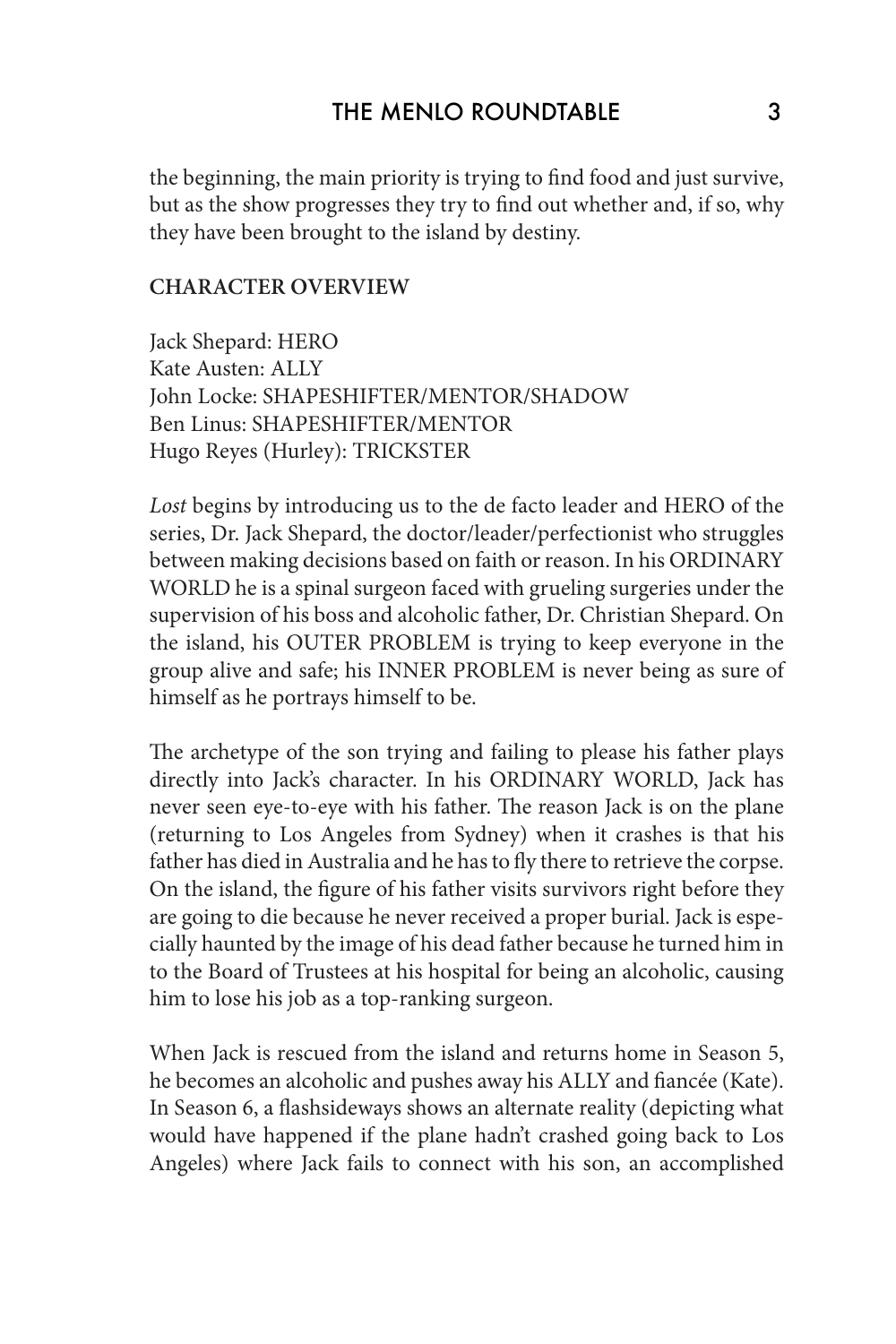#### 4 Katherine Harris

pianist who fears his father will always be disappointed in him. Jack's cyclical life shows that no matter how much we might say we don't want to be like our parents, we still end up acting like them.

In the opening scene of the first episode, "Pilot, Part 1," Jack's eye is the first image that is visible, inviting the audience to see the show through his eyes. Wearing a dark suit, he runs towards the destroyed plane dazed by sensory overload—the engine is still running, people are screaming, and the sun is too bright. This image is similar to the experience that newborn babies have coming out of the womb, when their hearing is hypersensitive and their vision is blurry. Jack and all the other survivors are RESURRECTED on the island after the crash. They survive a plane crash and are rewarded with a seemingly fresh start and a new world to explore.

The show starts immediately with a CRISIS: people are injured and struggling to survive. Jack's initial TEST is to save as many people as he can, and people listen to him because they respect his knowledge. As the HERO, he takes care of the critically injured people before going to a private area to tend to his own injuries. He pulls up his shirt and reveals a large gash on his back that he can't quite reach. It is at this moment that his main ALLY and future love interest Kate comes out of the jungle and sees his wound. Kate represents a strong, positive feminine energy as well as a significant factor in Jack's emotional decision-making. Jack asks Kate to stitch him up, and while she does so, she makes herself a part of him physically. By the end of the pilot episode, Kate already sees herself as a part of Jack; they have already formed a bond that will persist for the rest of the show. When he says he is going to find the cockpit of the plane, she answers, "I'm going with you." In the closing scene of the pilot, the survivors hear the smoke monster for the first time and realize they are in a place of supernatural intervention.

The Season 1 episode that provides backstory on Kate is entitled "Tabula Rasa." The truth about Kate's life in the ORDINARY WORLD is revealed through flashbacks: she is a convict on the run who was on the plane going back to Los Angeles with a sheriff who hunted her down in Australia. At the end of the episode, Kate tries to come clean about her life on the run at home, but Jack responds, "It doesn't matter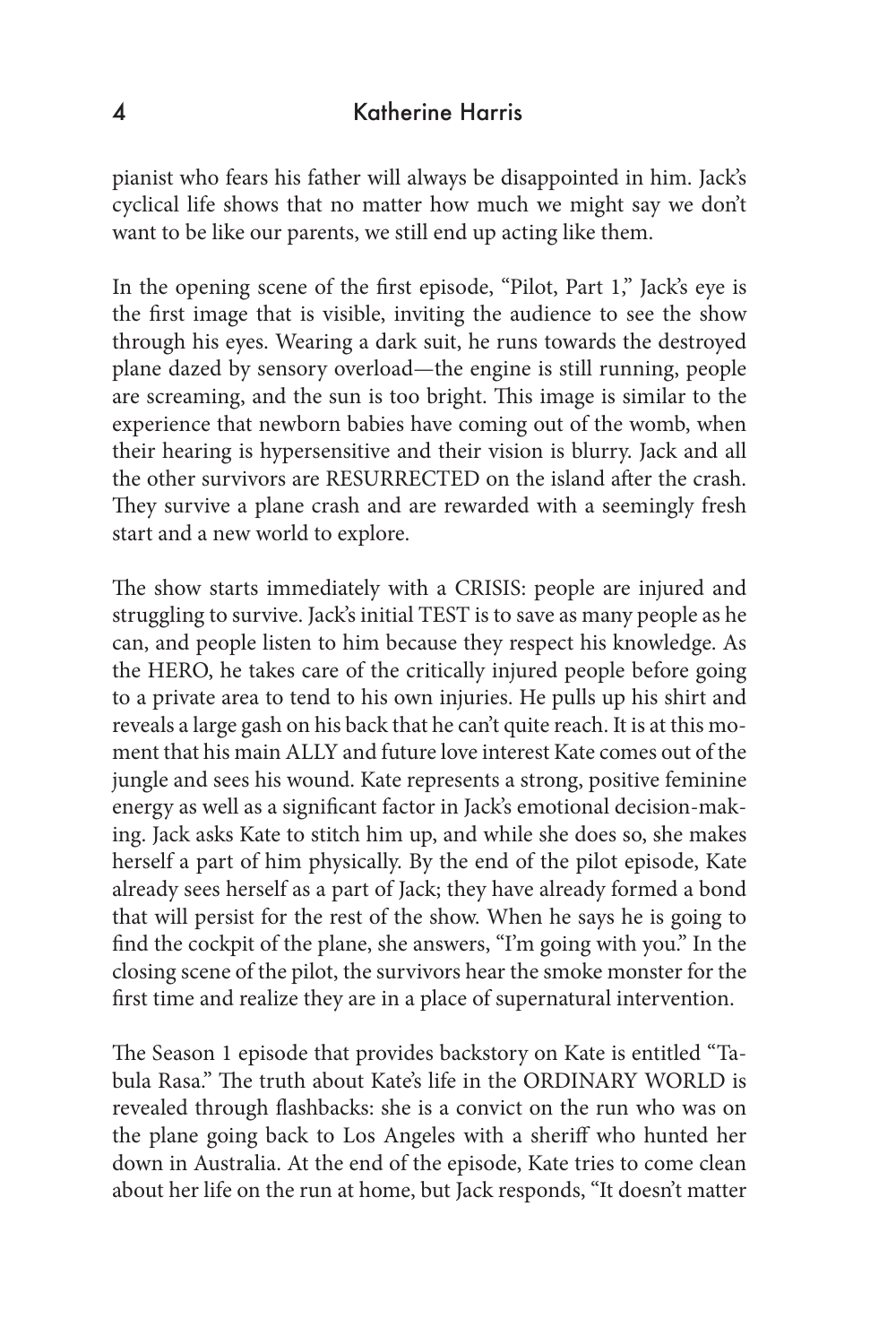Kate—who we were, what we did before the crash. Three days ago we all died. We should all be able to start over." Images of the survivors looking after one another on the island are shown at the end of the episode, but John Locke, the MENTOR/SHAPESHIFTER/SHADOW, is shown sitting alone on the beach and glancing at everyone else. While it seems Kate has not in fact received a clean slate (tabula rasa) when she was reborn on the island, Locke was paralyzed before the crash and is now able to walk. His only injury is a superficial vertical cut down the right side of his face. In addition, a woman named Rose had terminal cancer which she no longer feels the symptoms of. These characters have been given new strength by the island to transcend their earthly pains and illnesses.

In the first look at John Locke's ORDINARY WORLD, an episode called "Deus Ex Machina," Locke is setting up a game of Mouse Trap in a general store, an anecdote which ties in later as he tells Jack that he loves to play games. He is approached by a nervous woman who tells him he was placed in foster care because he was immaculately conceived, but then this woman leads him to his father, Anthony Cooper, whom he has never met before. Anthony Cooper takes his son hunting for some father-son bonding, and eventually tells him he is dying while waiting for a kidney transplant. Locke agrees to give his birth father one of his kidneys, but when he wakes up in the ICU, his father is gone. When he tracks him down a few episodes later at his office, Cooper pushes Locke out an eighth-story window, paralyzing him from the waist down. When he is lying on the ground, Jacob, the MENTOR for the leaders of the island, touches him and then leaves. His name is an allusion to Jacob, the patriarch of the Jewish people who leads them on their exodus. Jacob makes contact with every main character on the island and indirectly guides them to Sydney so that the return plane to Los Angeles can crash and bring them to the island.

Locke is the namesake of the philosopher John Locke, best known for his postulation of tabula rasa, the notion that our minds are "blank slates" at birth and all knowledge is the result of individual experience. Locke is also a MENTOR to the survivors in the beginning of the show, as his hunting and tracking skills gained from the trips with his father come in handy when shooting wild boar for the group to eat.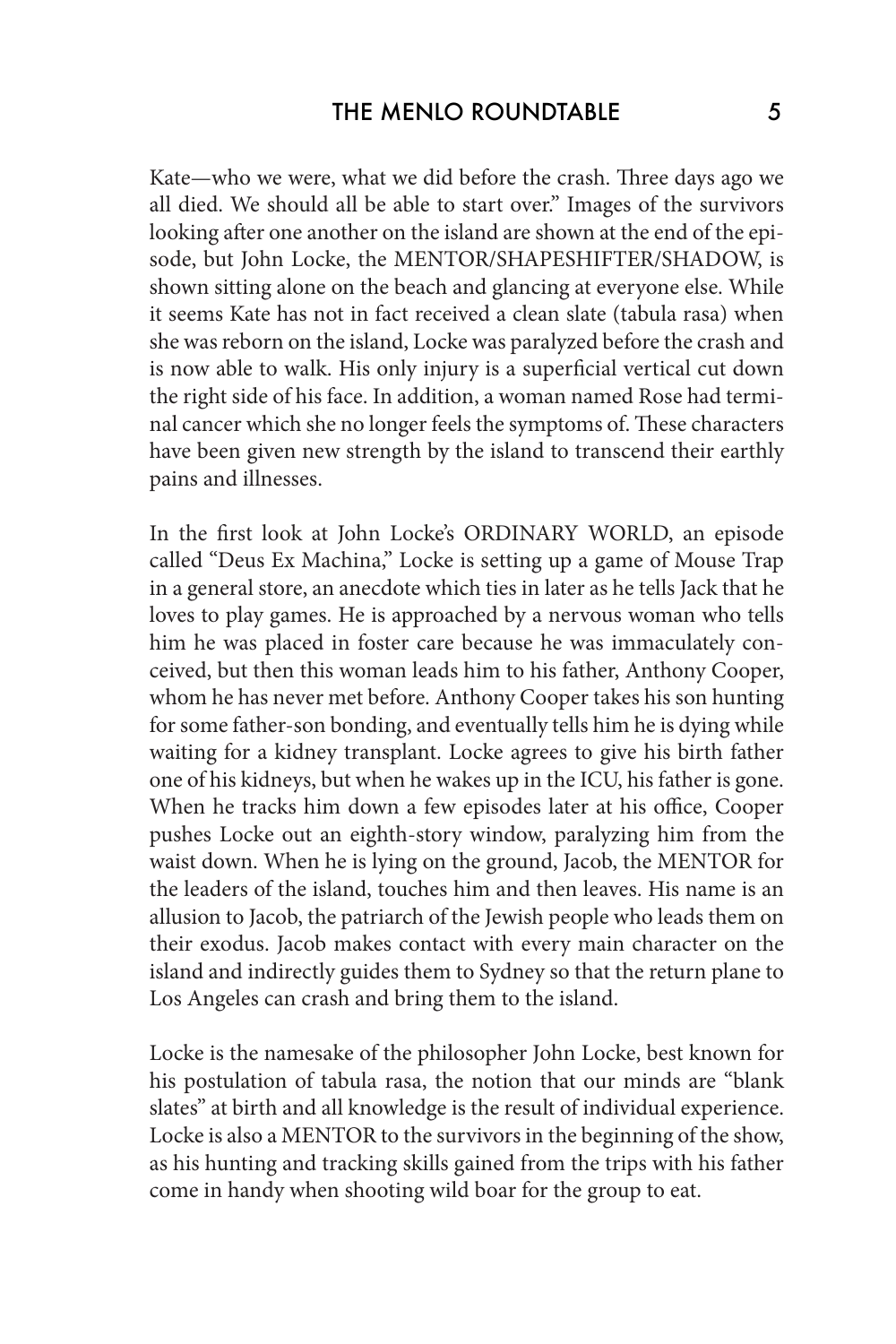#### 6 Katherine Harris

Locke passes many physical and mental TESTS on the island, but fails one crucial test in his ORDINARY WORLD. When Locke was five years old, a man named Richard Alpert, a leader of a rebel group on the island, visited him and said he ran a school for very special children. (This character's name alludes to the contemporary spiritual leader and colleague of Timothy Leary also known as Baba Ram Dass.) Richard acted as a THRESHOLD GUARDIAN when he laid several items on a table and asked John which one belonged to him: a compass, a globe, a book of mysteries, a vial of granules, or a knife. When Locke picked the knife, Richard appeared angry and left without explanation. This test is like the one used to confirm a reincarnated tulku such as the Dalai Lama. At this point in his life, Locke is not ready to be chosen, but by the time he reaches Sydney, he is.

Midway through the first season, the survivors find a sealed hatch in the ground and struggle to break it open. Locke is frustrated by the hatch, which represents a THRESHOLD GUARDIAN for him, and repeatedly cries, "This was supposed to work!" In a comic scene that serves to lighten Locke's desperation, a fellow survivor has awful headaches and turns reluctantly for help to Jack, who determines that he needs glasses. Jack forges two pairs of glasses together and Hurley, the TRICKSTER who usually vocalizes the group's unspoken worries, says, "Dude, it looks like someone steamrolled Harry Potter." In a dramatic scene at the end of the episode, Locke pounds on the door of the hatch as it is pouring down rain and screams, "I've done everything you wanted me to do. So why did you do this? Why?" A light then comes on from inside the hatch.

In the Season 1 finale, "Exodus," the survivors are escaping from The Others—a group of inhabitants who capture the survivors in the middle of the night, inoculate them, and then brainwash them. Kate, Jack, Locke, and Hurley go to the Black Rock, an old slave ship in the middle of the jungle, to get TNT so they can blow up the hatch. At the ship they face an ORDEAL—they need to get dynamite to blow up the hatch, but the TNT itself is highly unstable. Jack and Kate decide to SACRIFICE themselves and carry the packs of dynamite even after seeing Lester, a scientist who accompanies them on their journey, blown to smithereens while moving a crate of TNT. While walking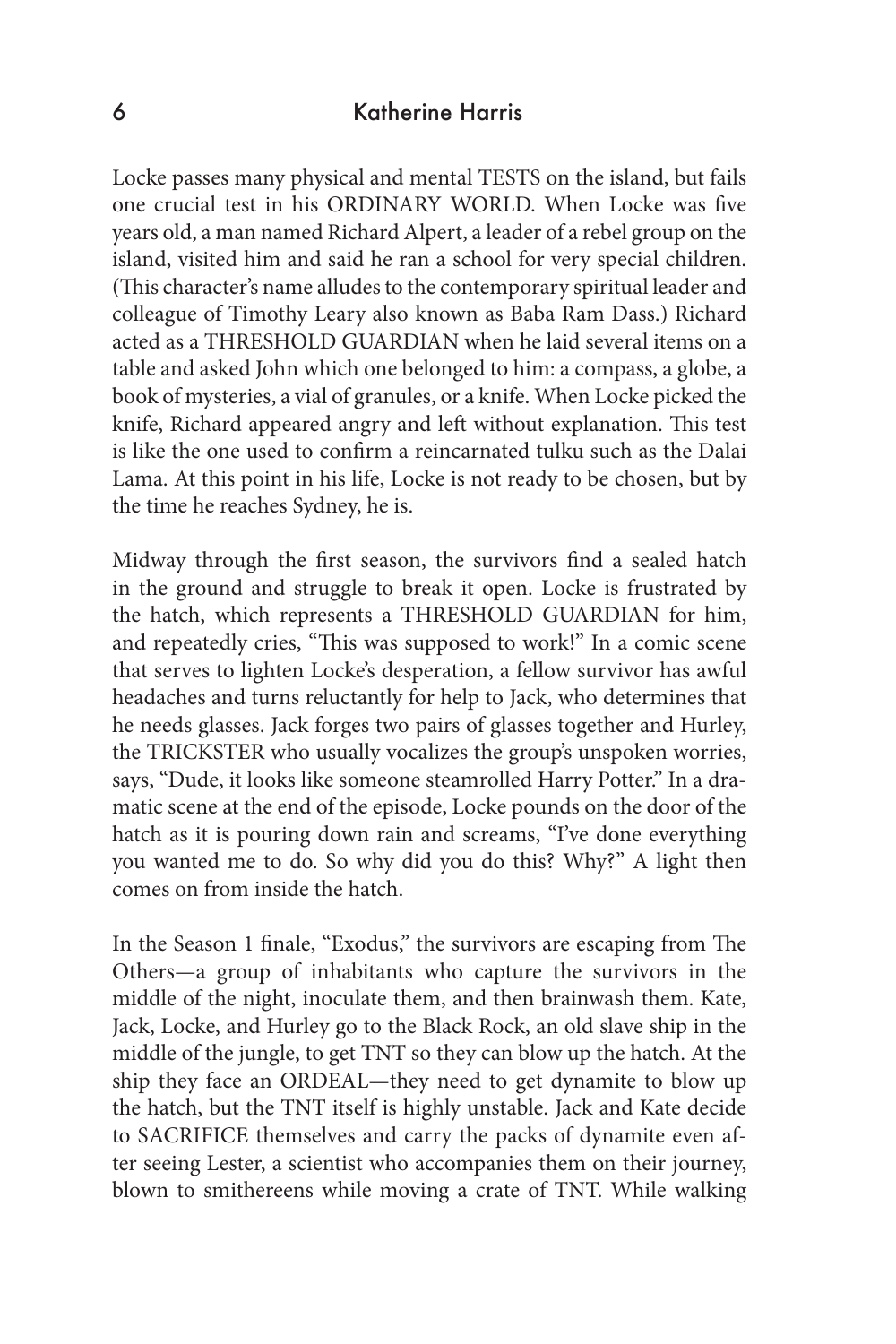back to the hatch, the Smoke Monster (a violent cloud of smoke that makes clicking noises) drags Locke away and almost down into a hole. As Locke is being dragged off, he tells Jack not to help him, but Jack decides to save him against his wishes.

Locke is a SHADOW to Jack—he is his nemesis as a leader. The two men are philosophical opposites and often quarrel with each other. Initially, most of the survivors trust Jack because he helped them in the beginning while Locke just watched over everyone, but Jack's popularity dwindles as the show progresses.

Below is a transcription of the pivotal scene in "Exodus," after Jack rescues Locke, when the different philosophies of the two men are made most obvious.

LOCKE: I believe that I was being tested. You're a man of science. Me, well, I'm a man of faith. Do you really think all of this is an accident? Do you think we crashed on this place by coincidence? Each one of us was brought here for a reason.

JACK: Brought here? And who brought us here, John?

LOCKE: The island. This is no ordinary place. The island chose you too, Jack. It's destiny.

JACK: I don't believe in destiny.

LOCKE: Yes, you do. You just don't know it yet.

After this tense discussion in the jungle, Jack, Kate, and Locke reach the hatch with the packs of TNT and successfully blow the lid off. Season 1 ends with a shot of Locke and Jack looking down the hatch.

Locke is murdered by a SHAPESHIFTER/MENTOR named Ben Linus in Season 5 once they have gotten off the island, but Richard Alpert, whom John meets again on the island, has already warned Locke that he must sacrifice himself for the island. Locke is RESURRECTED as the Smoke Monster on the island, but assumes his previous human form when conversing with people. In Season 6, this new SHAPESHIFTER Locke is a darker and more menacing figure than ever before.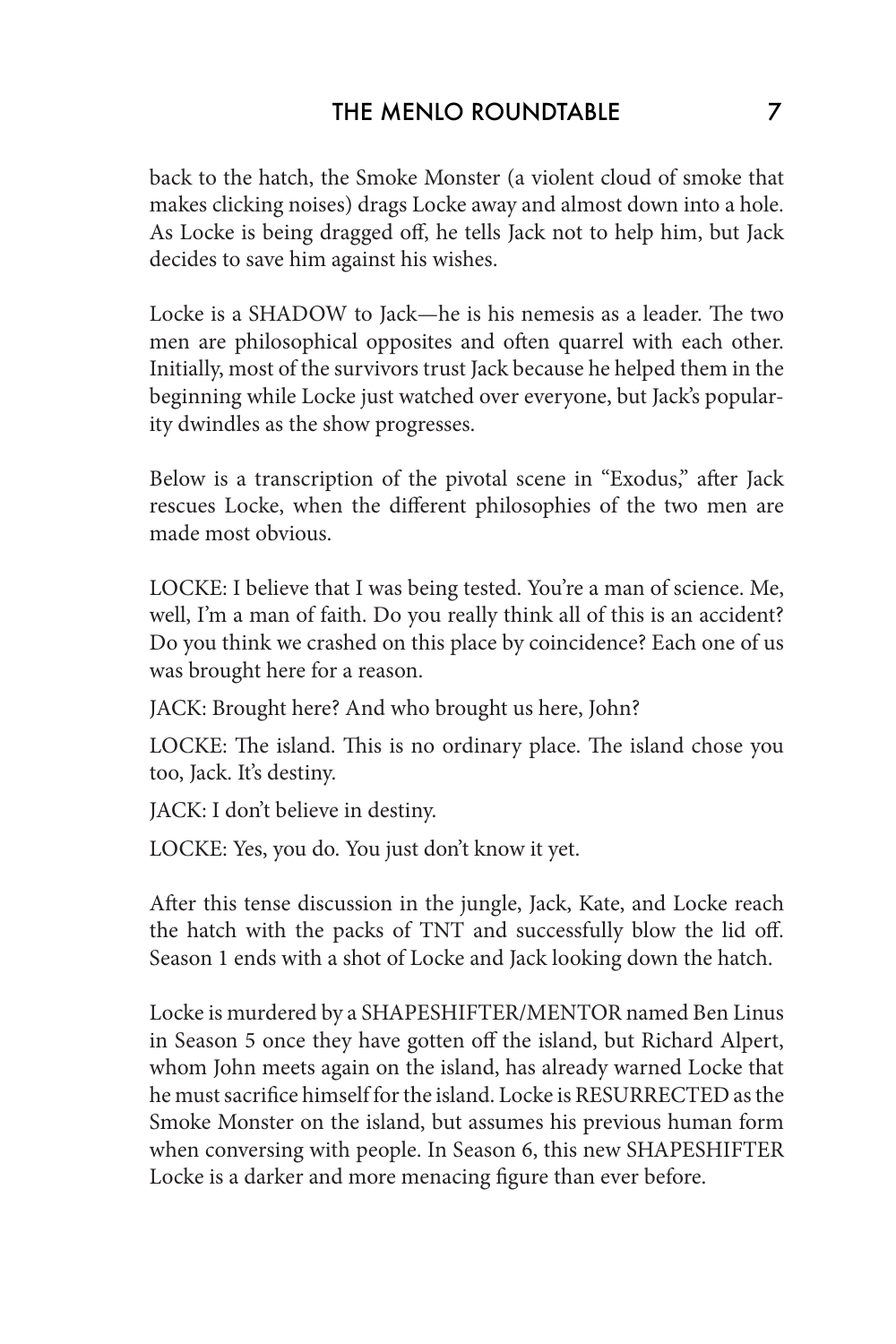## **VOGLER STAGES**

Christopher Vogler, in his book for screenplay writers, *The Writer's Journey: Mythic Structure for Writers*, describes twelve stages in the hero's journey, based on Joseph Campbell's work on myths.



**Figure 1:** *Vogler Stages*

Much of the time in each episode is devoted to uncovering the ORDI-NARY WORLD of the main characters: Jack is a perfectionist spinal surgeon; Kate is a convict running from the law; Locke is a lonely, frustrated paraplegic; and Hurley is a mama's boy who won the lottery.

These characters are not aware of their first CALL TO ADVENTURE until Season 6 when Jacob, the MENTOR who appeared to them at seemingly random points in their lives, is murdered on the island. In the characters' ORDINARY WORLDS, Jacob is just a stranger whom they encounter for a brief moment, such as near a vending machine in the hospital where Jack works. Jacob's character brings up the recurring issue of fate vs. free will—if he has been watching the characters for their whole lives and has chosen them to come live on the island, then he intervened in their lives so they would all end up on the plane to Sydney together, and thus they have had no control over anything in their whole life.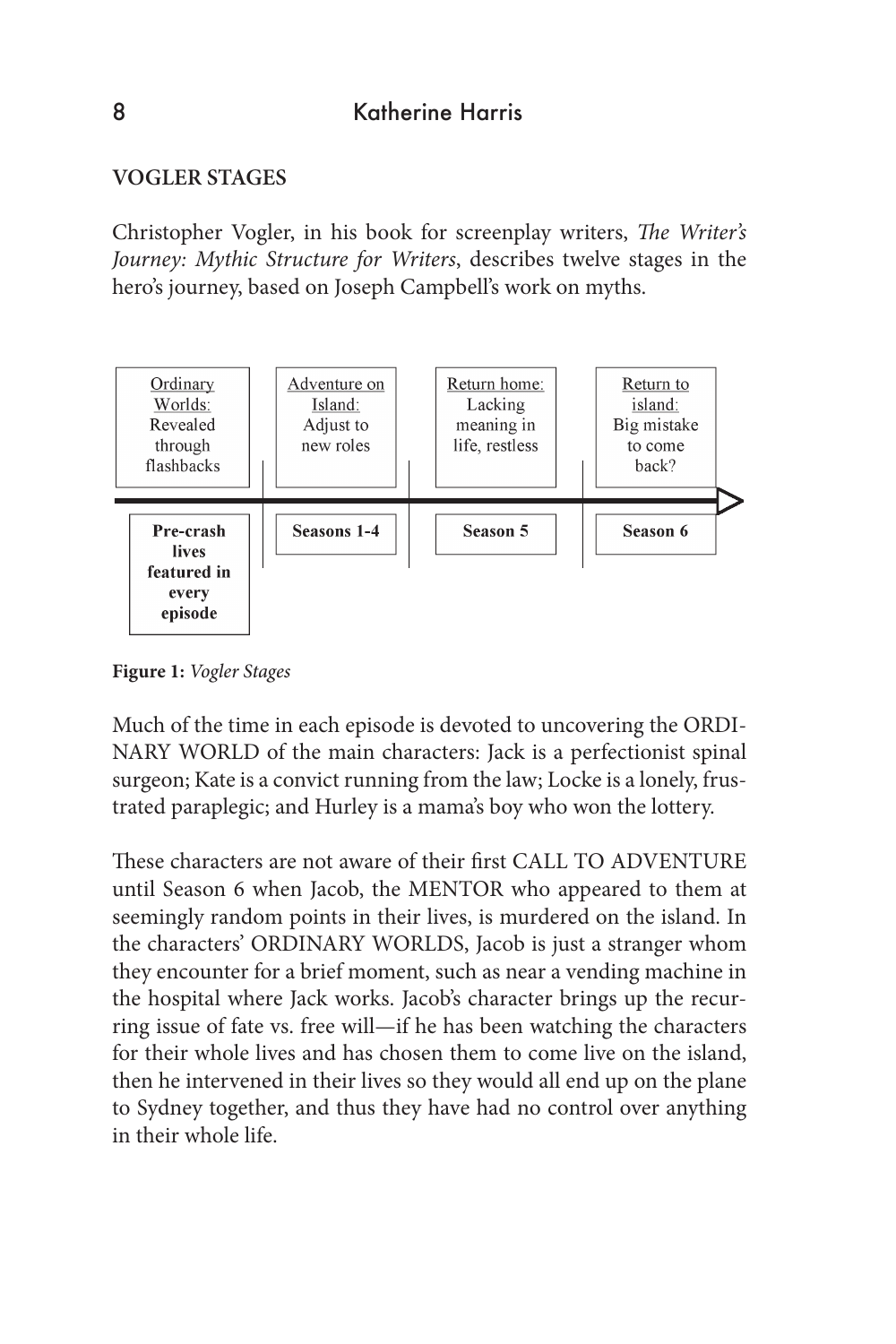CROSSING THE THRESHOLD is evidenced in the Season 1 finale, where Jack and Locke break open the hatch and begin to discover information about the mysterious people they call The Others, who have captured and killed their fellow passengers.

TESTS, ALLIES, and ENEMIES makes up the bulk of the show. The survivors are initially reluctant to trust the SHAPESHIFTER/ MENTOR Ben Linus—the leader of The Others. Ben pretends to be a man named Henry Gale (who crashed in a hot air balloon on the island) when the survivors first find him, but this is a false identity. Over the course of Seasons 2-4, Ben manipulates and controls the survivors, until he is ousted as the leader of his group and then must make amends with the survivors in order to ensure his own survival. Charles Widmore is a wealthy and determined ENEMY of Ben's who repeatedly tries to find the island, although his motives are still unknown in Season 6.

Jack is TESTED in Season 3 when he is forced to perform a spinal surgery on Ben. Midway through the procedure, he makes an intentional error and SACRIFICES himself so that Kate can be released from the chambers of The Others where she is being held. Jack's main TESTS are usually internal. As the leader, he must decide which of the survivors to trust and how to justify decisions (based on logic or reason).

Kate's main TESTS are usually to convince people who have run away to come back and join the group because the unofficial motto of the show is "Live together, die alone."

Locke's main TESTS are designed for him to figure out what the island intends for him to do. Ben brings his birth father who paralyzed him (Anthony Cooper) to the island and tells Locke to kill him. Locke ponders his choices and then goes through with it, thus cutting the physical bond between himself and his father.

The TESTS that take place in the SPECIAL WORLD of the island are extraordinary and constant. When the survivors return to the mainland at the end of Season 4, the main TEST they face is keeping their previous whereabouts a secret in order to protect themselves from the destructive and persistent Charles Widmore. They are forced to change their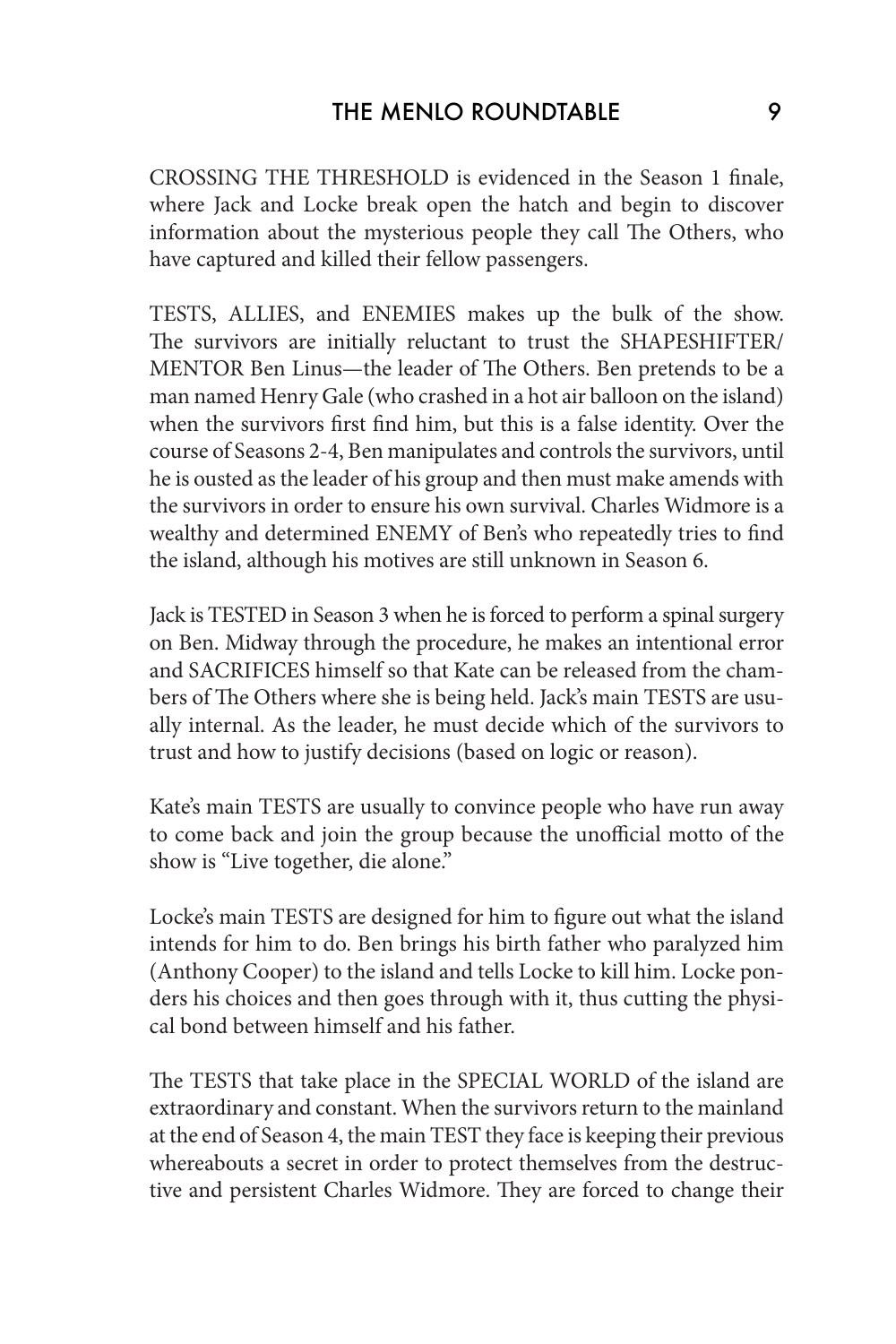#### 10 Katherine Harris

identities again, do not share any ELIXIR with the outside world, and must internalize their traumatic past few years on the island. When Jack and Kate come back from the island, they live together as a couple and then as fiancés before Jack becomes an alcoholic. His addiction is pointless because liquor cannot quiet his INNER CONFLICT: he feels that he shouldn't have left the island. His self-destructive behavior causes Kate to leave him and break off their engagement. Jack loses his main ALLY because he no longer feels as important as he was on the island.

While Jack is in this depressed state, Ben acts as a MENTOR by telling him he needs to convince all the survivors it is their destiny to go back to the island. Jack issues a CALL TO ADVENTURE here and acts as a HERALD. They all REFUSE THE CALL and say Jack is crazy for wanting to go back, but are ultimately motivated to come back for different reasons, the most obvious being to rediscover purpose and meaning in their lives. By the sixth episode of Season 5, they are back where they never thought they would be again.

The APPROACH is demonstrated two times in *Lost* and both instances involve catastrophic forces that cause the sky to turn white temporarily. In the APPROACH to the first ORDEAL in Season 2, the survivors are introduced to members of the DHARMA Initiative, a scientific organization that collects data on the island's special electromagnetic forces. After blowing up the hatch, Locke and Jack learn from Desmond Hume, DHARMA's liaison, that there is a button in the hatch that needs to be pressed every 108 minutes. Everyone who has been in charge of the hatch has been told to push the button and has done so without questioning its intention. Locke thinks he is being TESTED by the island and says the button doesn't really do anything. At the end of Season 2, the entire island faces an ORDEAL when Locke refuses to push this button. Locke decides to let the countdown clock run down to zero to see if it is merely a psychological test, but then a huge magnetic force surges up behind a sealed door, destroys the station, causes a huge flash of white light, and nearly kills Locke. His search for meaning to quiet his own INNER PROBLEMS has caused an OUTER PROBLEM—the explosion causes a chain of events that cause the island's forces to become unreliable. This is the ORDEAL of the survivors' first few years on the island.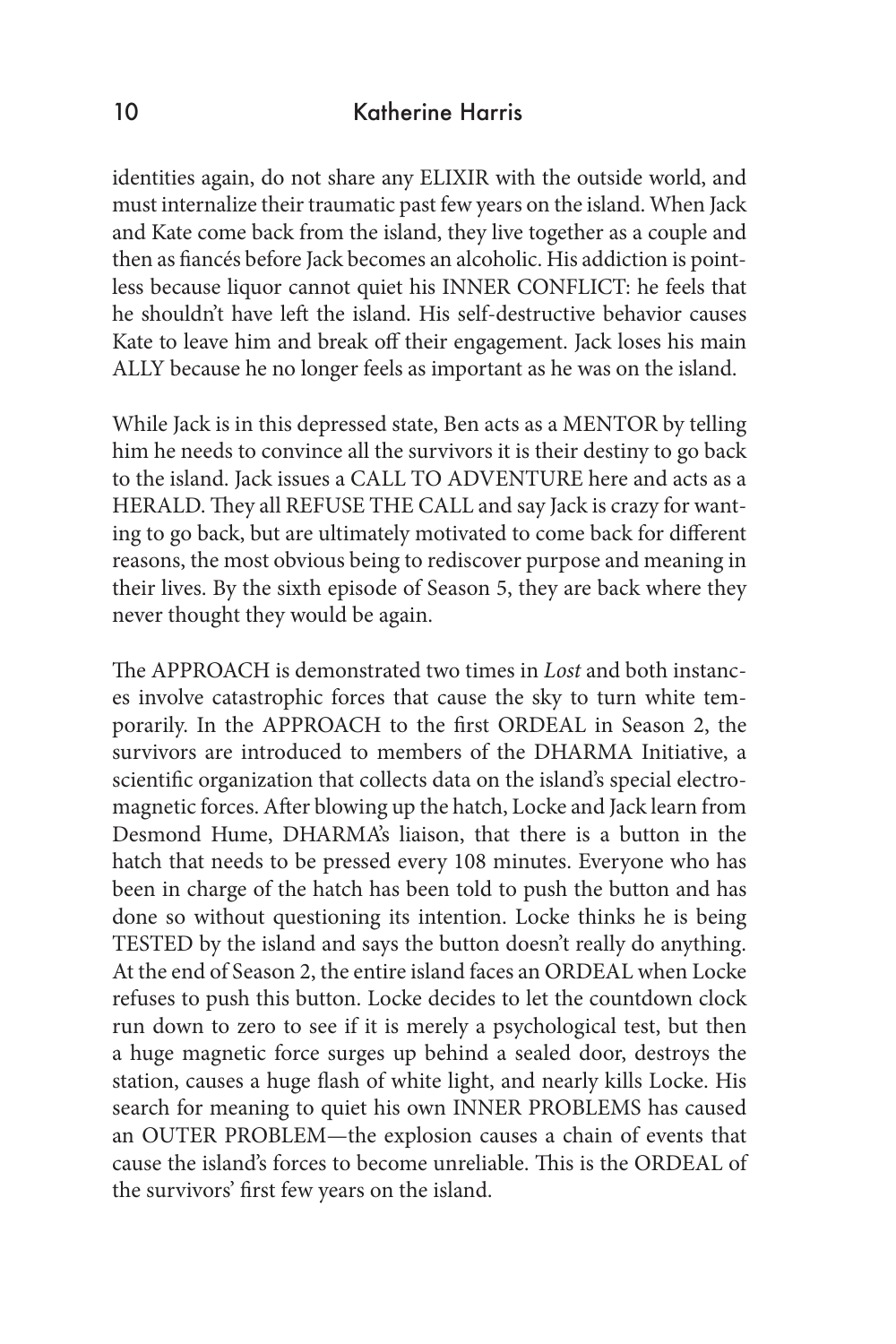In the APPROACH to the second ORDEAL, Jack receives conflicting advice. Throughout Season 5, the survivors are caught time-traveling because the SHAPESHIFTER/MENTOR Ben Linus pushed a wheel that moved the island so he could hide from his enemy Charles Widmore. A physicist named Daniel Faraday tells Jack that he needs to detonate a hydrogen bomb on the island to stop the time-traveling, which has caused cranial bleeding and death for some of the survivors. Here Jack faces an INNER and OUTER PROBLEM. He knows that the bomb could kill them all, but he trusts the physicist's expertise, so he goes along with what Faraday tells him to do. Kate, Jack's main ALLY, initially doubts his decision, making him seem like a frustrated leader who agrees too quickly to use a resource that could kill them all. But eventually they all decide it is their only chance to regain some normalcy to their lives on the island, so Jack detonates the nuclear bomb into the well where the wheel was pushed. Season 5 ends midway through this ORDEAL in a dramatic cliffhanger: the bomb didn't detonate successfully. Juliette, a minor character who is a SHAPESHIFTER and temporary love interest of Jack, is sucked down into the well and strikes the bomb with a rock eight times before it finally detonates and everything is consumed in white light.

After the hydrogen bomb detonates at the end of Season 5, the survivors are RESURRECTED in a flashsideways, a technique used throughout Season 6 where an alternate reality is presented. Clips from their lives as if they had never been on the island, and instead completed the return trip from Sydney to Los Angeles, are presented over the course of Season 6.

Both ORDEALS occur in season finales and significantly shape the events of the seasons to come. The first ORDEAL shows the awesome power of nature, while the second ORDEAL shows the destructive power that mankind can unleash when we understand how nature works.

In Season 6, Jack receives another CALL: to be the protector of the island. Jack is guided to the lighthouse by the TRICKSTER Hurley, who has the gift of being able to communicate with the now dead MENTOR Jacob. In this special mirror, Jack sees that Jacob has been watching him for his whole life and that his last name is inscribed on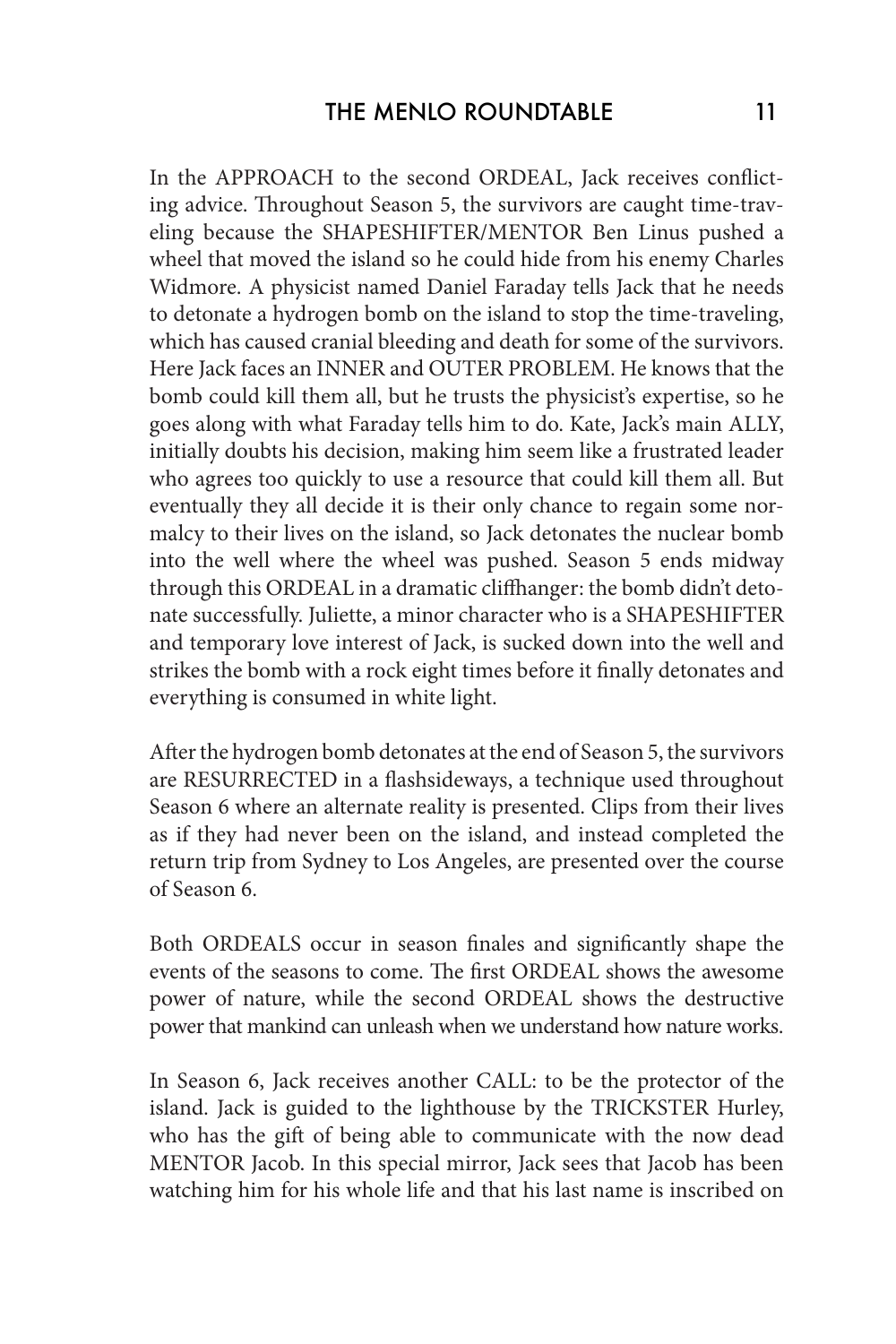a wheel. He becomes angry about this and shatters the mirror behind the wheel before storming away, thus REFUSING this new call. Jack initially acted as a HERALD to get people to come back to the island, but now he regrets having ever come back.

Below is a transcript from a scene in the Season 6 episode "Lighthouse," before Hurley and Jack reach the lighthouse.

HURLEY: This is cool, dude. Very old school.

JACK: What?

HURLEY: You know, you and me trekking through the jungle, on our way to do something that we don't quite understand. Good times. You mind if I ask you something?

JACK: Sure.

HURLEY: Why'd you come back, you know, to the island?

JACK: Why'd you come back?

HURLEY: Back in L.A, Jacob hopped into the back of my cab, and told me I was supposed to, so I came.

[Jack shakes his head and laughs dismissively.]

HURLEY: What? If you have a good reason for coming back, let's hear it man.

JACK: I came back here because I was broken. And I was stupid enough to think this place could fix me.

HURLEY: Dude, I'm sorry.

# **PSYCHOLOGICAL ELEMENTS**

The show's recurring themes include a search for reconciliation, redemption, and identity. Dichotomies such as light/dark and yin/ yang are prevalent throughout all six seasons. The light/dark imagery is demonstrated through strategic lighting and wardrobe choices. The concept of yin/yang applies to the leadership styles of Jack and Locke, who are POLAR OPPOSITES in terms of their justification for leadership and actions. This is most evident in Season 1 right before they are about to blow up the hatch. Still, they work together in the sense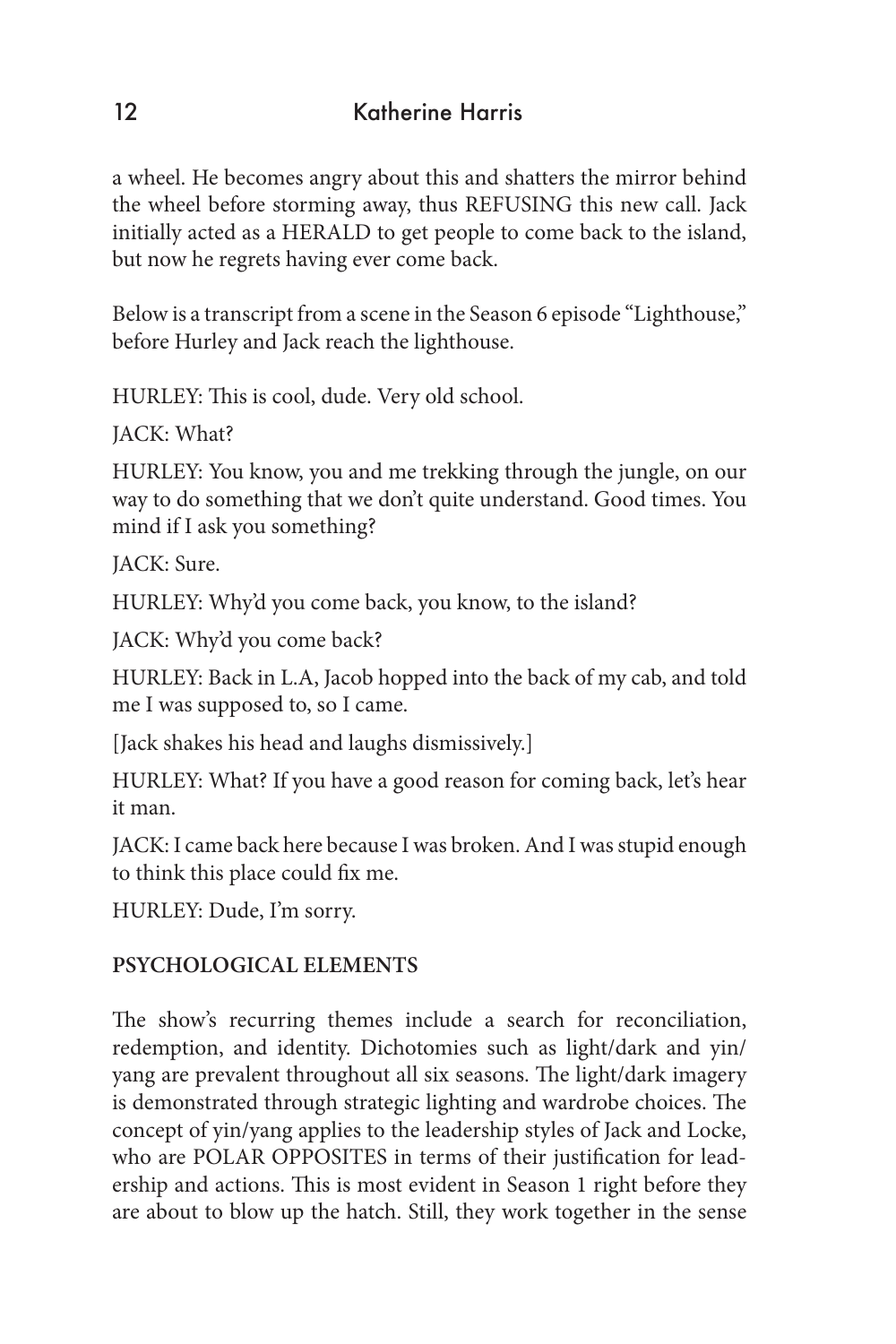that they assume shared responsibility for the safety of everyone on the island.

*Lost* is a frustrating show for many viewers because of continuity problems—it jumps frequently between the past and present, and sometimes into the future and alternate realities. Still, it is this confusion and the many allusions to philosophy, religion, and science that keep viewers hooked. The plot may be complex, but the story is simple: the survivors of a plane crash from an ORDINARY WORLD (Los Angeles) are reborn in a SPECIAL WORLD (the island) and search for meaning in their new lives.

Midway through the sixth and final season, it is unclear if the survivors will get off the island for good. Jack, the HERO and the character the audience sees the most of, has recently realized that he won't find what he came back for, making their situation even more desperate.  $\bullet$ 

### **Works Cited**

Croy, Kevin. Wiki page. *Lostpedia: The Lost Encyclopedia*. Wikia Inc., 22 Mar. 2010. Web. 22 Mar. 2010. <http://lostpedia.wikia.com/wiki/ Main\_Page>.

"Deus Ex Machina." Dir. Robert Mandel. Perf. Naveen Andrews, Matthew Fox, Jorge Garcia, Josh Holloway, Daniel Dae Kim, Yunjin Kim, Evangeline Lilly, Terry O'Quinn, Harold Perrineau, Ian Somerhalder, Swoosie Kurtz, Kevin Tighe. *Lost*. Created by J.J. Abrams, Jeffrey Lieber, and Damon Lindelof. Prod. J.J. Abrams, Damon Lindelof, Bryan Burk, Jean Higgins, Jack Bender, Carlton Cuse, Edward Kitsis, Adam Horowitz, Elizabeth Sarnoff. ABC. KGO-TV, San Francisco, 30 Mar. 2005. *Hulu*. Web. 13 Mar. 2010. <http://www.hulu.com>.

"Lighthouse." Dir. Jack Bender. Perf. Naveen Andrews, Emilie de Ravin, Matthew Fox, Jorge Garcia, Daniel Dae Kim, Ken Leung, Evangeline Lilly, Terry O'Quinn, Mark Pellegrino, Hiroyuki Sanada. *Lost*. Created by J.J. Abrams, Jeffrey Lieber, and Damon Lindelof. Prod. J.J. Abrams, Damon Lindelof, Bryan Burk, Jean Higgins, Jack Bender, Carlton Cuse, Edward Kitsis, Adam Horowitz, Elizabeth Sarnoff. ABC. KGO-TV, San Francisco, 23 Feb. 2010. *Hulu*. Web. Transcript. 13 Mar. 2010. <http://www.hulu.com>.